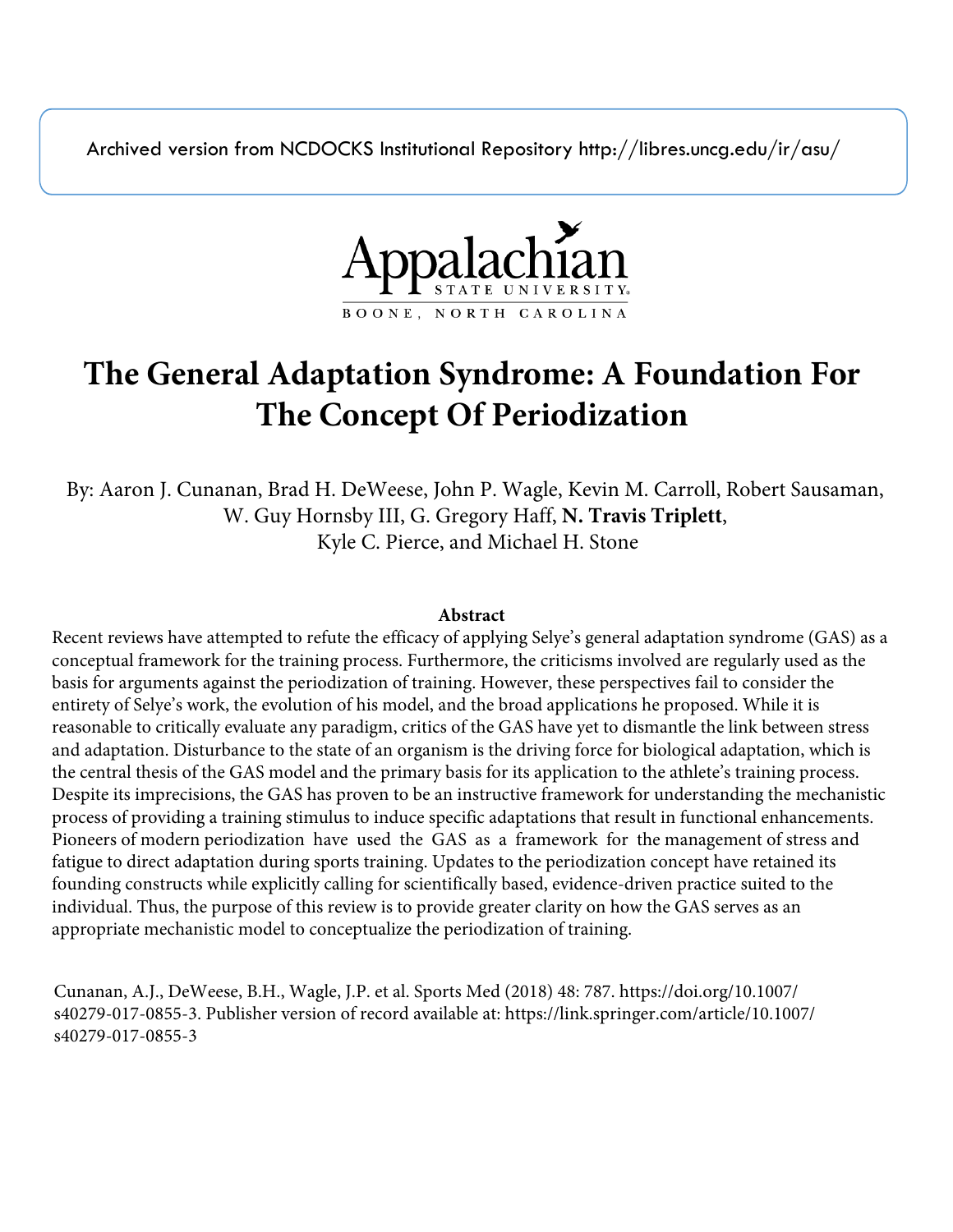## The General Adaptation Syndrome: A Foundation for the Concept of Periodization

Aaron J. Cunanan<sup>1</sup> · Brad H. DeWeese<sup>1</sup> · John P. Wagle<sup>1</sup> · Kevin M. Carroll<sup>1</sup> · Robert Sausaman<sup>1</sup> • W. Guy Hornsby  $III^2$  • G. Gregory Haff<sup>3</sup> • N. Travis Triplett<sup>4</sup> • Kyle C. Pierce<sup>5</sup>  $\cdot$  Michael H. Stone<sup>1</sup>

Abstract Recent reviews have attempted to refute the efficacy of applying Selye's general adaptation syndrome (GAS) as a conceptual framework for the training process. Furthermore, the criticisms involved are regularly used as the basis for arguments against the periodization of training. However, these perspectives fail to consider the entirety of Selye's work, the evolution of his model, and the broad applications he proposed. While it is reasonable to critically evaluate any paradigm, critics of the GAS have yet to dismantle the link between stress and adaptation. Disturbance to the state of an organism is the driving force for biological adaptation, which is the central thesis of the GAS model and the primary basis for its application to the athlete's training process. Despite its imprecisions, the GAS has proven to be an instructive framework for understanding the mechanistic process of providing a training stimulus to induce specific adaptations that result in functional enhancements. Pioneers of modern periodization have used the GAS as a framework for the

& Aaron J. Cunana[n](mailto:aaron.cunanan@gmail.com) [aaron.cunanan@gmail.com](mailto:aaron.cunanan@gmail.com)

- <sup>1</sup> Department of Sport, Exercise, Recreation, and Kinesiology, Center of Excellence for Sport Science and Coach Education, East Tennessee State University, Johnson City, TN 37614, USA
- <span id="page-1-0"></span><sup>2</sup> College of Physical Activity and Sport Sciences, West Virginia University, Morgantown, WV 26505, USA
- <sup>3</sup> Centre for Exercise and Sport Sciences Research, Edith Cowan University, Joondalup, WA 6027, Australia
- Department of Health and Exercise Science, Appalachian State University, Boone, NC 28607, USA
- <sup>5</sup> Department of Kinesiology and Health Science, Louisiana State University Shreveport, Shreveport, LA 71115, USA

management of stress and fatigue to direct adaptation during sports training. Updates to the periodization concept have retained its founding constructs while explicitly calling for scientifically based, evidence-driven practice suited to the individual. Thus, the purpose of this review is to provide greater clarity on how the GAS serves as an appropriate mechanistic model to conceptualize the periodization of training.

## Key Points

The general adaptation syndrome (GAS) provides a mechanistic model to understand the relationship between stress, adaptation, and fatigue.

Coaches and practitioners can use the GAS as a conceptual framework for the periodization of training to direct adaptation in accordance with the competitive schedule.

The integration of ongoing monitoring reaffirms the foundation of periodization on the GAS to model individual responses to training, thereby enabling coaches to validate and optimize the training process.

## 1 Introduction

The concept of periodization has received substantial attention in recent years, with much of this focus centering on presenting periodization as being irrelevant to the modern athlete  $[1-3]$  $[1-3]$ . However, the term 'periodization' is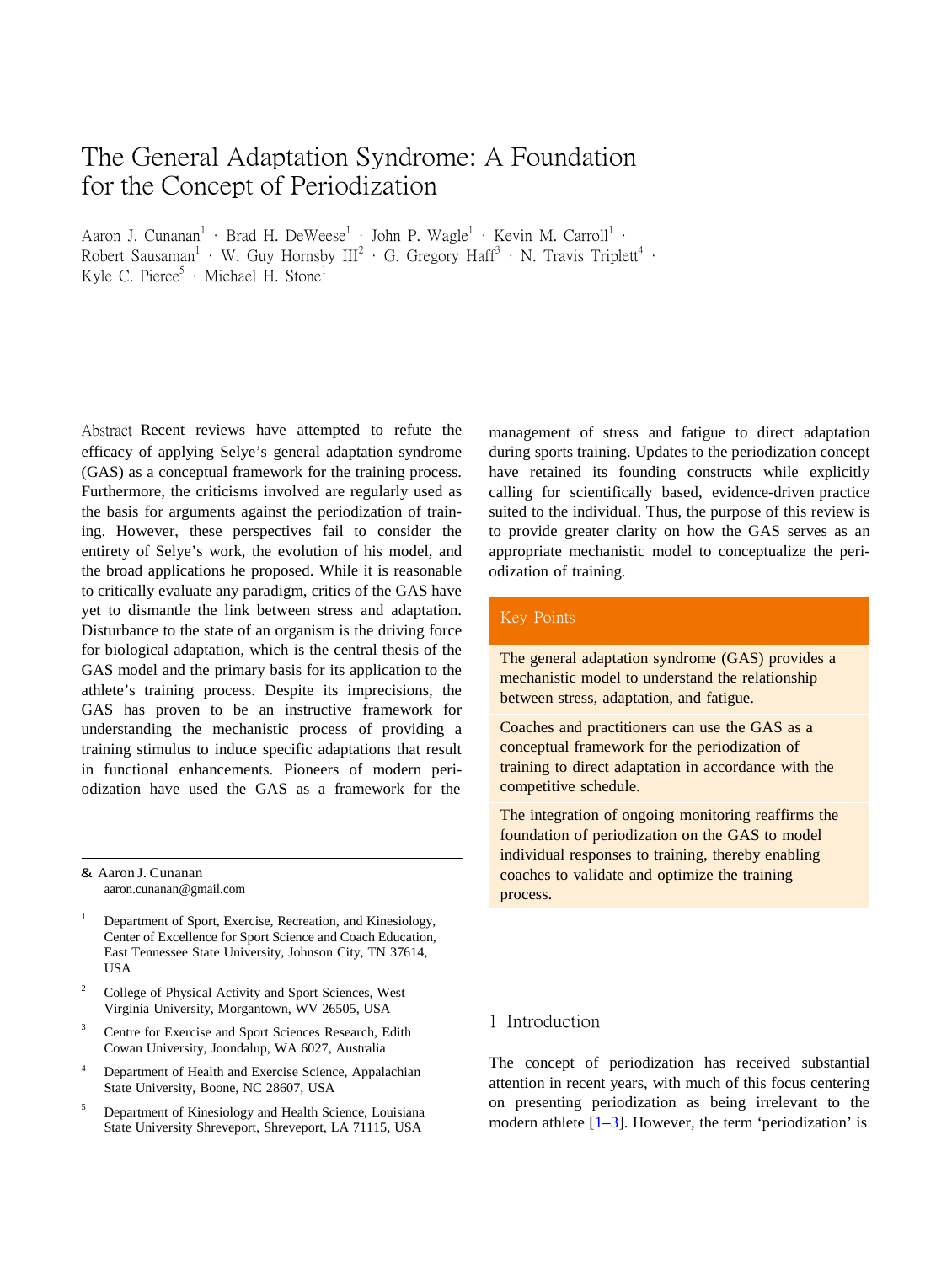not owned by sport and instead lies within the greater realm of scholarly activity as a term used to describe specific periods of time, such as in the arts, history, and architecture [\[4\]](#page-8-2). Similarly, within competitive sport planning, periodization conceptually allows coaches to fragment a continuum of time into definable and manageable components for enhanced organization and pattern recognition within the training process. Periodization of training has expanded beyond its Ancient Greek origins [\[5\]](#page-8-2) to encompass appropriate time periods, implementation of specific training stimuli, and recovery tactics largely aimed at the modern competitive sport structure. Although, mechanistically, periodization as a long-term concept describes a developmental system, it is firmly founded on an adaptive process. This adaptive process has been largely based on fundamental biological constructs such as Hans Selye's general adaptation syndrome (GAS) [\[6\]](#page-8-3).

Recently, a review by Buckner et al. [\[1\]](#page-8-0) attempted to refute the efficacy of applying the GAS as a conceptual framework to the training process; however, their review joined others by failing to consider the entirety of Selye's work and his evolution of the GAS concept. Thus, the purpose of this review is to provide greater clarity on how the GAS serves as an appropriate mechanistic model to conceptualize the periodization of training. It is the authors' aim in this brief review to present evidence and rationale supporting and linking these two conceptual paradigms.

## 2 Periodization

### <span id="page-2-0"></span>2.1 A Brief History of Planned Training

While the pillars of training periodization originated in Ancient Greece and Rome [\[5,](#page-8-2) [7,](#page-8-4) [8\]](#page-8-5), the concept of structured planning in sport became a modern concern in the early twentieth century as a result of increased cultural popularity and importance of sport and the subsequent increased frequency of athletic competition. These factors drove the resultant need for long-term preparation. For instance, Kotov [\[9\]](#page-8-6), later supported by Grantyn [\[10\]](#page-8-7), introduced the concept of a phasically-divided annual plan comprised of general, preparatory, and specific stages that permitted the revisitation of training aspects and planned variation. This revelation diverted coaches from the previously accepted opinion that athletes should limit training to 8–10 weeks prior to competition to prevent exhaustion or physical harm. Pihkala [\[11\]](#page-8-8) further developed Kotov's model, advocating that competitive preparation should include extensive to intensive workloads, planned rest, and balanced training that is staged to prevent overtraining and injury.

Diverging from previous adopters of periodization, Matveyev [\[12\]](#page-8-9) advocated that training decisions should move beyond the calendar year. In short, he established the need to prioritize planning based on attaining the optimal sporting form, specifically, creating a level of competitive readiness characterized by a complex of physiological, medical-control, and psychological indices. Matveyev noted that sporting form is a ''harmonious unity of all the components of the athlete's optimal readiness: physical, psychic, technical, and tactical [\[12\]](#page-8-9).''

In many ways, Matveyev's work served as a catalyst for other pioneers to seek a scientific basis for training theory and methodology. The scientific staging for periodization was based on the thought that an athlete needs to receive an optimal exercise or training stimulus balanced with appropriate unloading to elicit favorable long-term training effects. In turn, the programming variations, including oscillations in volume and intensity, would serve to promote adaptation, leading to the realization of enhanced fitness characteristics. The phasic and cyclical nature of periodized training seemed to dually call for forecasting an athlete's individualized tolerance of exer- cise-derived stress in conjunction with fatigue-managing recovery tactics that prevent what is now considered overtraining or stress-induced injury [\[13\]](#page-8-10).

To date, most definitions of periodization have retained the founding constructs related to enhancing sporting form, while also advancing planning strategies based on established physiological processes and adaptation windows. On that basis, practitioners have attempted to establish programming methodologies that are in accordance with the founding principles of periodization.

#### 2.2 Periodization Versus Programming

As noted in Sect. [1,](#page-1-0) periodization is a term that describes the macromanagement of the training process with respect to time. In other words, time is allocated toward various fitness phases that are strategically aligned in a unilateral fashion toward competition. Conceptually then, periodization is a blueprint that permits the coach to forecast and assign periods of time toward the acquisition and realization of specific fitness characteristics (e.g. endurance, strength-endurance, strength, power, speed).

In contrast, programming can be considered the micromanagement of those delineated stages of training (Fig. [1\)](#page-3-0). Some components of programming include density of training load, volume of training, intensity of training, exercise selection and order, sets and repetitions, among others. When appropriately organized, decisions regarding programming variables differentiate the time continuum into identifiable patterns based on intended objectives. Excessive accumulative fatigue inhibits physiological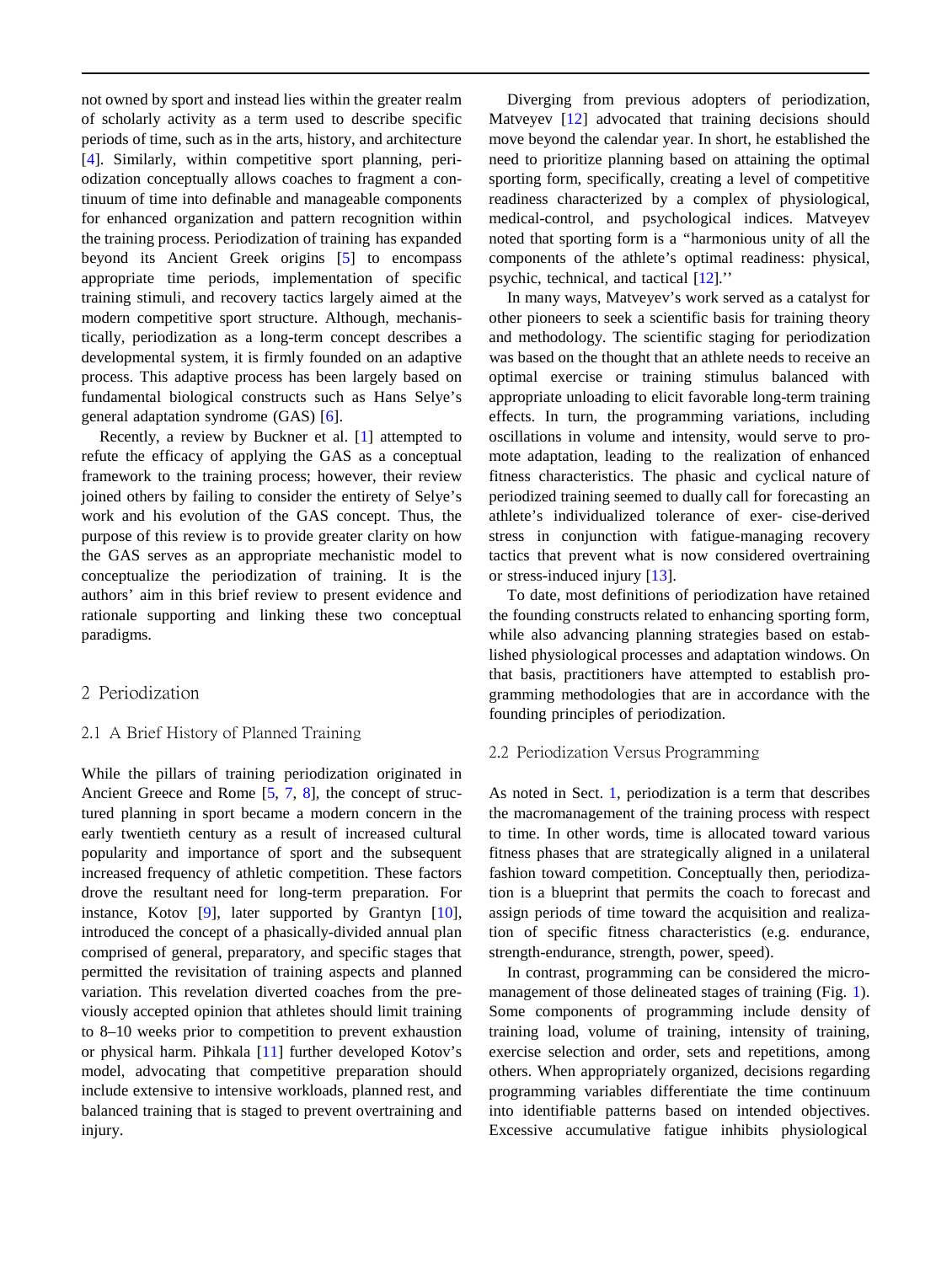

<span id="page-3-0"></span>Fig. 1 The distinction and relationship between periodization and programming [\[157\]](#page-11-0)

adaptation to training stimuli, produces non-beneficial psychological effects, and increases injury, illness, and overtraining potential [\[14](#page-8-11)[–24\]](#page-8-12). Thus, a primary aim of programming is to structure the appropriate variation of training factors to modulate fatigue and optimize long-term adaptation.

While the constructs of modern periodization and programming were taking hold, Hans Selye was working to develop the GAS as a conceptual model, applicable to all biological systems, to explain the relationship between stress and adaptation. He envisaged broad applications of the GAS and called on other innovative thinkers to develop and apply it within their respective fields [\[25\]](#page-8-0). Selye went so far as to promote the purposeful undertaking of stress to direct the adaptive process stating, ''The fruits of work must be cumulative and must provide a capital gain to meet future needs [\[26\]](#page-8-13) (p. 12)''. Indeed, pioneers of modern periodization recognized the applicability of the GAS and used it as a framework for the management of stress and fatigue to direct adaptation during sports training.

## 3 The General Adaptation Syndrome (GAS)

## 3.1 An Emergent Model of Adaptation to Stress

Selye first proposed the GAS to describe his observations of a systemic three-phase response—consisting of the alarm reaction, stage of resistance, and stage of exhaustion—to 'diverse nocuous agents' [\[27\]](#page-8-14). He integrated established concepts regarding the stress response, including Claude Bernard's 'milieu intérieur' and Walter B. Cannon's 'homeostasis', to provide a unifying model of stress and adaptation [\[25\]](#page-8-0). Selye's early experiments detailed the predictable sequence of the GAS (Fig. [2\)](#page-4-0) and the symptomatology of its phases. His subsequent work progressed to describe additional courses of the stress response (e.g. derailments/diseases of adaptation, foregoing the alarm reaction/stage of resistance) [\[28,](#page-8-15) [29\]](#page-8-1). Later, Selye developed his model to account for specific, local effects resulting from the GAS [\[25,](#page-8-0) [30\]](#page-8-16). He also suggested that the GAS has beneficial applications intended to induce adaptation and avoid exhaustion, including those related to exercise [\[31\]](#page-9-0).

Although Selye's earliest depictions of the GAS [\[29\]](#page-8-1) (p. 123) included curves for both specific and 'crossed' (i.e. general) resistance, the GAS is commonly depicted as a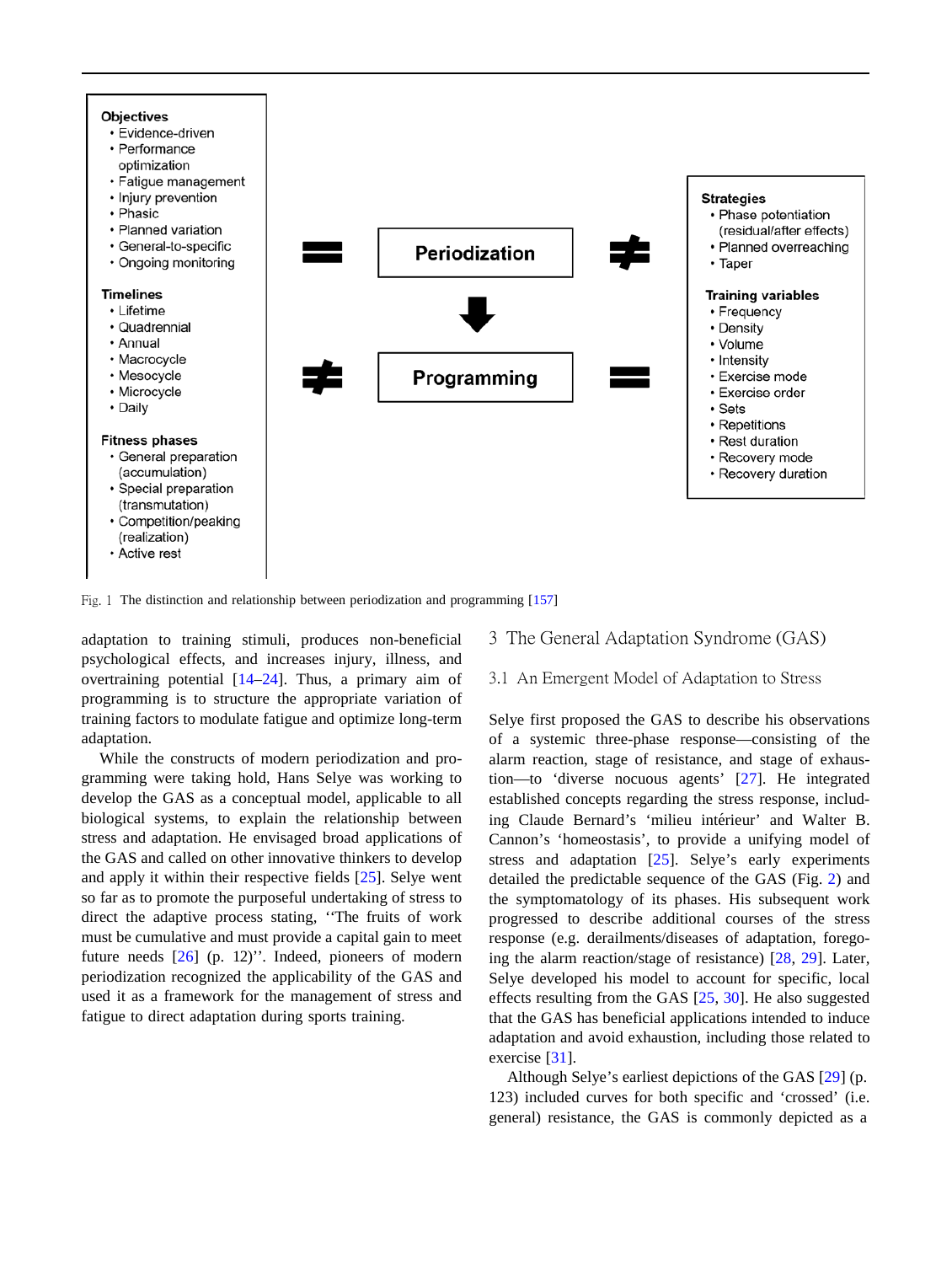

<span id="page-4-0"></span>Fig. 2 Patterned response of the GAS begins with an initial decline, followed by an increase, in the organism's level of adaptation; prolonged application of a stressor or a dose too high in magnitude

results in exhaustion. The training load and response can be viewed in relation to the GAS; overtraining results from improper load and fatigue management [\[29,](#page-8-1) [93\]](#page-10-0). *GAS* general adaptation syndrome

single curve representing either the general or a specific physiological state of an organism. However, it is likely overly simplistic to consider either aspect entirely in isolation since non-specific responses to stressors precede any specific adaptation [\[29,](#page-8-1) [32](#page-9-1)[–36\]](#page-9-2). Viru [\[34,](#page-9-3) [35\]](#page-9-4) explicated several non-specific physiological and biochemical responses (e.g. sympathoadrenal response, glucagon secretion) to accommodate training stress acutely, their functional relevance, and the molecular bases leading from these responses to specific protein synthesis and adaptation. The qualitative pattern of the functional response to training stress acutely and over the long-term exhibits high concordance with the GAS curve. The stimulus-fatiguerecovery-adaptation model based on the work of Yakovlev [\[37\]](#page-9-5) is exemplary in this regard and provides additional clarity on the functional responses linking the training stimulus to adaptation. Additionally, Banister's fitness-fatigue model is a related extension of this concept, in which the potential change in performance is plotted as the interaction between fitness and fatigue after-effects of training, and mirrors the GAS curve [\[38,](#page-9-6) [39\]](#page-9-7). This point is borne out further by the conception of short-, medium-, long-term, and cumulative training effects. Practically speaking, these training effects constitute an athlete's performance potential, or level of adaptation, for an exercise, training session, phase, stage, or competition.

The practice of potentiation provides further examples to conceptualize the qualitative scalability of the GAS curve suggested by Selye [\[29\]](#page-8-1) and Garhammer [\[40\]](#page-9-8) across short- and long-term applications in which 'conditioning' activities are performed to facilitate the enhancement of functional outcomes (performance or adaptation) beyond

that which would be attained by performing the target activity alone. Research has demonstrated the possibility of potentiation acutely through proper warm-up preceding exercise and post-activation potentiation strategies, provided that the qualitative and impulse (magnitude 9 duration) characteristics of the conditioning activity are appropriate [\[41](#page-9-9)[–50\]](#page-9-10). Conversely, conditioning activities lacking appropriate specificity or sufficient impulse may result in no change in performance, while too large of an impulse may cause a performance decrement analogous to 'exhaustion' [\[48,](#page-9-11) [49,](#page-9-12) [51,](#page-9-13) [52\]](#page-9-14). Additionally, the period between the conditioning and target activities must be sufficient to allow for the dissipation of fatigue and the expression of potentiating effects [\[48,](#page-9-11) [49,](#page-9-12) [51](#page-9-13)[–54\]](#page-9-15) illustrative of Selye's statements on the role of rest in the GAS [\[30\]](#page-8-16). Likewise, too much time between a conditioning and target activity may result in the 'detraining' or 'involution' of any potentiating effects [\[48,](#page-9-11) [49,](#page-9-12) [51,](#page-9-13) [53\]](#page-9-16). Evidence is also suggestive of both the efficacy of phase potentiation as a long-term programming construct of potentiation [\[55–](#page-9-0)[59\]](#page-9-7) and the potentially negative effects of improper phase sequencing and content [\[59](#page-9-7)[–62\]](#page-9-17). Thus, the GAS concept provides a conceptual framework for understanding the causal link between stress and adaptation within the context of sports training, as well as the resultant practical effects of training stimuli.

#### 3.2 A Conceptual Framework for Sports Training

Selye noted that the GAS, and thus adaptation, only occurs if ''an organism is exposed to a stimulus to the quality or intensity of which it is not adapted [\[63\]](#page-9-18) (p. 758).''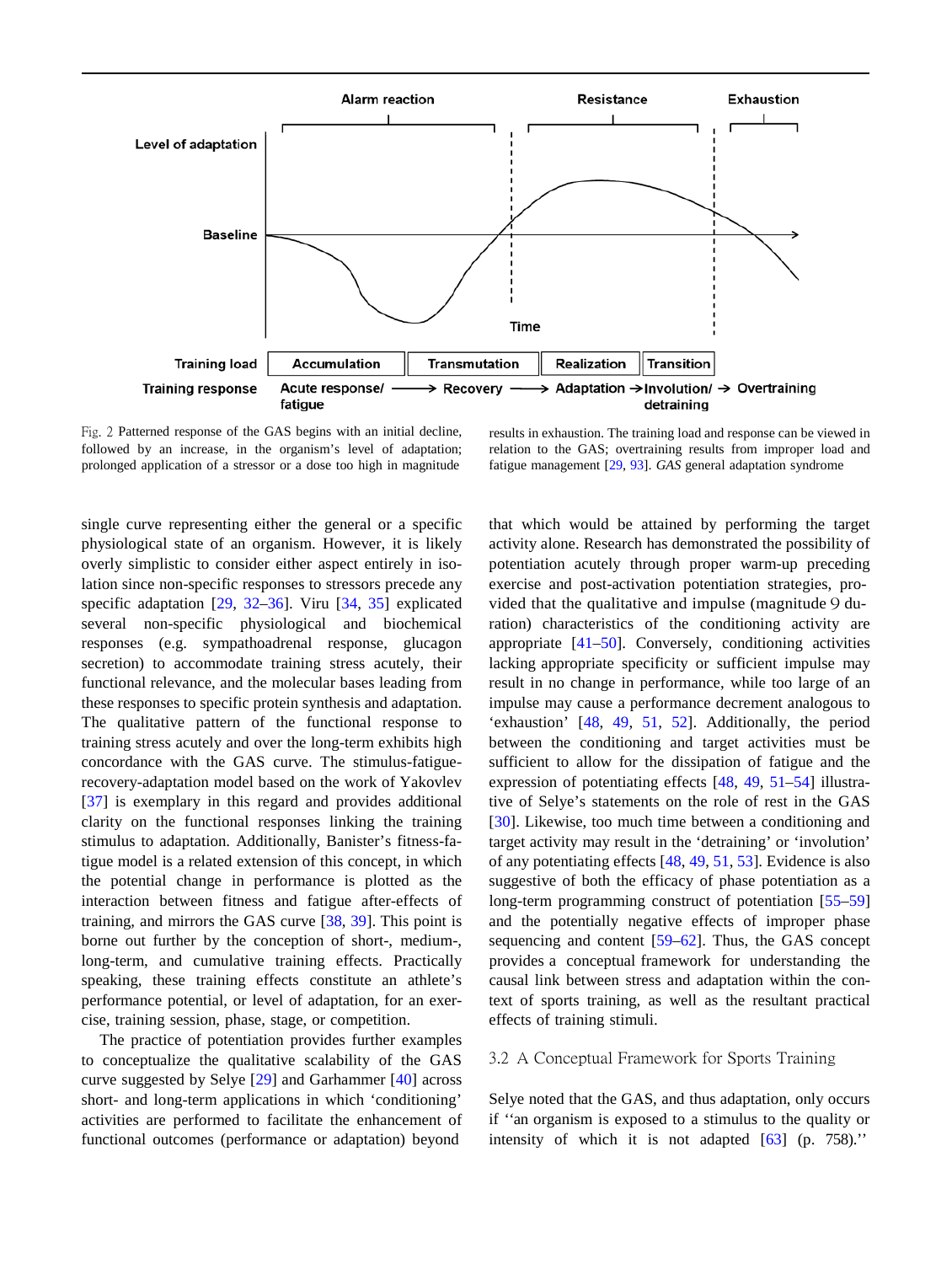Moreover, he demonstrated the specificity of adaptation to a causative agent [\[33,](#page-9-19) [63\]](#page-9-18), which holds true for musculoskeletal, neuromuscular, and metabolic adaptations in relation to exercise (e.g. intracellular signal activation leading to hypertrophic adaptation [\[34,](#page-9-3) [64,](#page-9-20) [65\]](#page-9-21)). Thus, the training stimulus must be of both an appropriate type and magnitude to elicit desired adaptations. This point also implies a necessary intensification and more precise and exacting manipulation of training variables as an athlete progresses to higher levels of adapted motor potential. Selye promoted the concept that an organism possesses a finite capacity to accommodate stress by documenting the cumulative effect of individual and multiple stressors [\[27,](#page-8-14) [33,](#page-9-19) [63\]](#page-9-18). He reiterated the chronology of the stress response and highlighted the periodicity of the decrement and recovery of one's faculties following bouts of stress and rest, respectively [\[30\]](#page-8-16), thus implying the need for planned variation and rest in training. Furthermore, Selye characterized the GAS as the sum of multiple, concurrent reactions [\[29\]](#page-8-1) and described the influence of genetics and a myriad of 'conditioning' factors, such as nutrition, psychological state, and other stressors, on the course and specific effects of the GAS [\[29,](#page-8-1) [33,](#page-9-19) [63,](#page-9-18) [66](#page-9-22)[–68\]](#page-9-23). Therefore, the cumulative training effect may be conceptualized as the integration of multiple reactions and adaptations, subject to the influence of conditioning factors.

<span id="page-5-0"></span>These ideas are realized in the 'creation' of increased maximum strength and power, which involves a complex interaction of multiple mechanisms. For example, resistance training (acute and chronic stimuli) mechanistically imparts tension, tissue damage, and metabolic responses. The resultant alterations to the intracellular environment lead to the activation of many different biochemical cascades. These reactive adjustments include, but are not limited to, the mechanistic target of rapamycin (mTOR) pathway, AMP-activated protein kinase (AMPK) activation, changes in inflammatory responses encompassing leukocyte invasion of tissue [\[69–](#page-9-24)[74\]](#page-9-25), increased interleukin concentrations [\[65,](#page-9-21) [75,](#page-10-1) [76\]](#page-10-2), and alterations in cortical activation [\[77–](#page-10-3)[81\]](#page-10-4). These responses collectively dictate increased connective tissue size, increased muscle crosssectional area, architectural changes, and neural input and output alterations, with the cumulative adaptations ultimately leading to enhanced maximum strength and related characteristics such as rate of force development and power [\[55,](#page-9-0) [56,](#page-9-1) [80,](#page-10-5) [82–](#page-10-6)[86\]](#page-10-7). During the training process, all of these effects are modulated by appropriate manipulations of training variables, nutrition, sleep, and other factors [\[87,](#page-10-8) [88\]](#page-10-9). Poor load and fatigue management and insuffi- cient recovery strategies may lead to suboptimal or maladaptation, immunosuppression, injury, or overtraining [\[17–](#page-8-17)[24,](#page-8-12) [64,](#page-9-20) [89,](#page-10-10) [90\]](#page-10-11). These points underscore the need for the consideration and management of the frequency,



Fig. 3 a Optimal loading results in continual improvements over time; b loading that is too frequent or too high in magnitude does not allow adequate recovery, and therefore maladaptation/overtraining occurs; c infrequent or insufficient loading results in stagnation or decline in an athlete's level of adaptation [\[92,](#page-10-12) [93,](#page-10-0) [151\]](#page-11-1)

magnitude, and duration of all stressors to ensure optimal loading to promote adaptation (Fig. [3\)](#page-5-0). Furthermore, stress tolerance, finite adaptive ability, conditioning factors, and cumulative training effects concomitantly dictate the need for periodization.

Periodization of training is a long-term approach [\[91\]](#page-10-13) that can span several years [\[92\]](#page-10-12). While the precise time courses and regulation of specific adaptations to exercise are not fully clear, it is apparent that variable time courses exist [\[65\]](#page-9-21). Therefore, one must consider the course of training adaptations on multiple timescales. The consideration of time allows for systematic planning that integrates short-, medium-, and long-term training effects into cumulative training effects [\[93\]](#page-10-0). The GAS model is applicable across the multiple functional units of time contained in a periodized plan whereby cumulative effects subsume preceding responses. Thus, training periodization represents a fractal process [\[94\]](#page-10-14) owing to the cyclic nature of the GAS. This perspective reinforces Verkhoshansky's suggestion that periodization allows for continuity between successive stages of training by exploiting the cyclic nature of the stress response and considering changes in the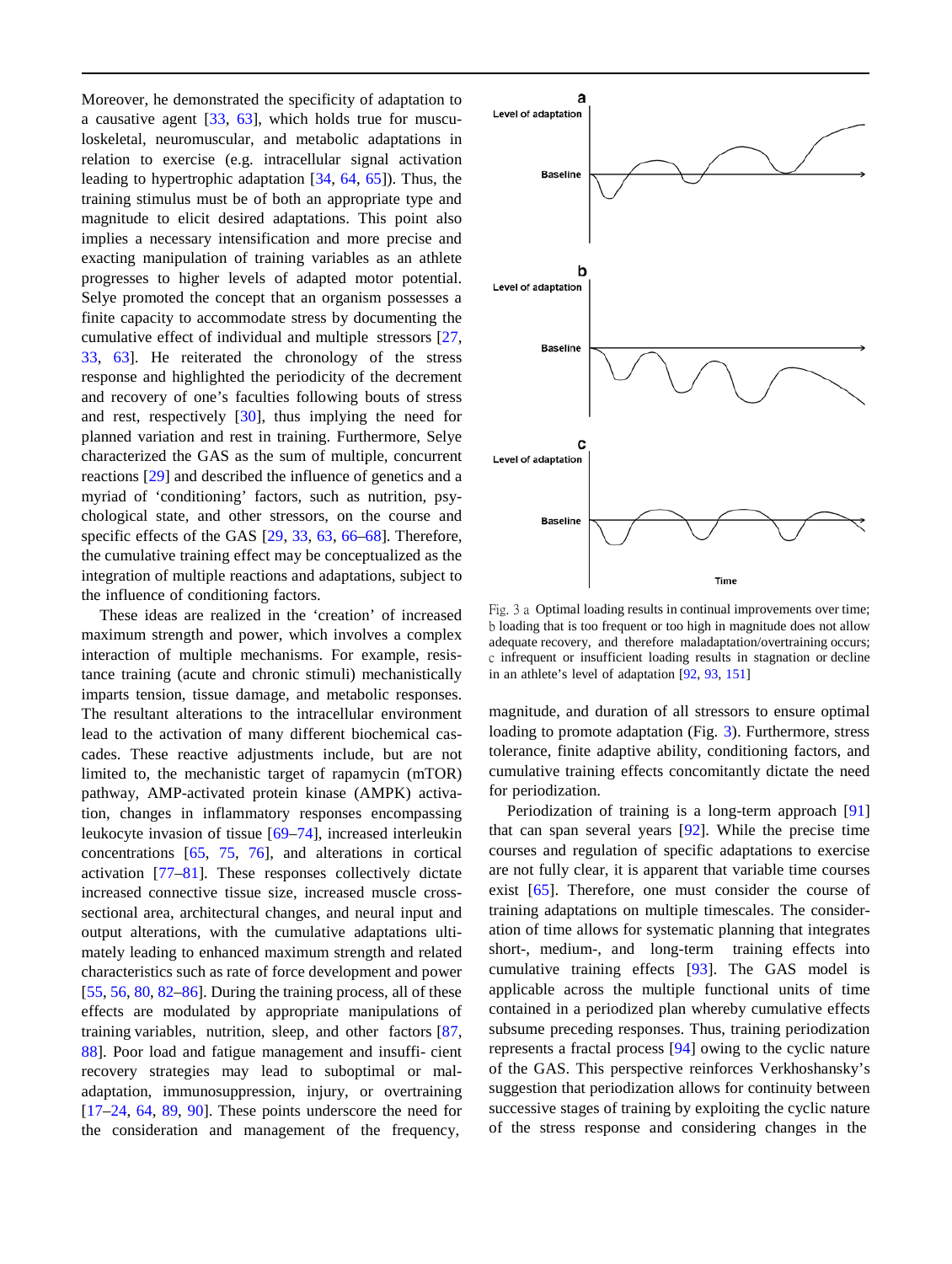athlete's state over time [\[92\]](#page-10-12). Exercise and sport scientists continue to explicate the influence of exercise variables namely exercise mode, contraction type, contraction velocity, volume, and intensity—on training adaptations. Considerable research also explores the effects of so-called conditioning factors (e.g. genetics, age, sex, nutrition, training history) on training adaptations [\[95–](#page-10-1)[108\]](#page-10-15). Such work provides the scientific basis for programming intended to develop the physical characteristics ascribed to each fitness phase of the periodized training plan. Training adaptations occur in response to a series of workouts constituting loads that stimulate the translation of the specific proteins underlying the desired adaptation(s). Planned variation and rest are required to modulate fatigue to optimize adaptation and reduce the risk of illness, injury, or overtraining, which are functionally equivalent to the stage of exhaustion [\[55,](#page-9-0) [56,](#page-9-1) [109](#page-10-10)[–124\]](#page-11-2). The logical staging of fitness phases promotes a time-dependent integration of discrete physical characteristics (i.e. adaptations) into a cumulative training effect, thus maximizing training goals in a timelier fashion.

## 4 Criticism of the GAS Model and Periodization

Matveyev was one of the earliest critics of the use of Selye's model in the periodization of training. He based this rejection on an interpretation that the GAS was inherently pathological [\[125\]](#page-11-3), despite Selye's characteri- zation of the GAS as ''a useful, normal physiological reaction to stress'' [\[30\]](#page-8-16). Matveyev acknowledged the importance of the stress response and the time courses of adaptation, but believed that such processes played a lim- ited role in the planning of training [\[125\]](#page-11-3). Matveyev favored a pedagogical lens and viewed training as a developmental process rather than an adaptive one. It should be noted that the political environment strongly shaped the development of scientific discourse in the Soviet Union [\[126\]](#page-11-4), and may have magnified any philo- sophical differences that led to Matveyev's partial rejection of the GAS model.

In a recent review, Buckner et al. [\[1\]](#page-8-0) challenged the applicability of the GAS to sport and exercise, restricting their examination to the earliest perspective of Selye's work. This restricted perspective inexplicably omits substantive developments of the GAS concept that evolved from Selye's original experiments, and leads the authors to argue against isolated components of the GAS removed from scientific and practical context. For example, Buckner et al. [\[1\]](#page-8-0) advance a model of the GAS founded on the use of 'toxic' doses of stressing agents to suggest that the GAS model has no correspondence to typical resistance training protocols. It is unclear whether the authors use the term

toxic to mean lethal or injurious as indicated in Selye's work. Regardless, their argument is somewhat unfounded considering that Selye based his early findings on the use of both uniform and incremental sublethal doses [\[27,](#page-8-14) [32,](#page-9-1) [33,](#page-9-19) [63\]](#page-9-18). Buckner et al. [\[1\]](#page-8-0) also seem to suggest that the GAS model does not suppose periods of rest for resistance training programs. This suggestion neglects Selye's remarks on the value of rest in the recovery from stress, and his proposition that such periodicity may have therapeutic value.

In another review from this group, Mattocks et al. [\[2\]](#page-8-18) imprecisely characterized exercise as an acute stress that poorly corresponds to the chronic nature of Selye's model. This suggestion is especially curious considering that exercise was one of the original stressors Selye employed in his discovery of the GAS [\[27\]](#page-8-14). Moreover, even the earliest practitioners who applied the GAS to sports training understood the summative nature of systematic training (i.e. planned series of workouts) [\[127,](#page-11-5) [128\]](#page-11-6). Mattocks et al. [\[2\]](#page-8-18) also questioned the role of periodization to increase muscle hypertrophy and strength; however, their issues appear to stem from a conflation of the concepts of periodization and programming. As discussed in Sect. [2.2,](#page-2-0) these are two distinct, although related, concepts. Periodization relates to the division of the training plan into discrete repeatable phases aimed at developing and maturing specific fitness characteristics (e.g. strength-endurance, strength, power), whereas programming relates to the selection of exercise variables to provide a training stimulus that elicits the desired adaptations (e.g. muscle hypertrophy, metabolic and neural alterations) [\[87,](#page-10-8) [88\]](#page-10-9). Several studies particularly illustrate the distinction between periodization (i.e. planning) and programming [\[60](#page-9-9)[–62,](#page-9-17) [129\]](#page-11-7). Furthermore, these and additional studies demonstrate that the order of periodized phases influences physical and performance outcomes [\[60–](#page-9-9)[62,](#page-9-17) [129–](#page-11-7)[132\]](#page-11-8). Two major practical implications of these studies are that (1) phases should be logically and strategically sequenced, and (2) programming decisions must be congruent with the objectives of each phase and the overall plan. It is also worth noting that meta-analyses have confirmed the efficacy of periodized training for strength and power development compared with more traditional protocols [\[133,](#page-11-9) [134\]](#page-11-10). Despite their criticisms, both Mattocks et al. [\[2\]](#page-8-18) and Buckner et al. [\[1\]](#page-8-0) acknowledge that training peri- odization may be useful for sports training and that the principles of the GAS provide a plausible framework for training periodization.

In a separate essay, Kiely [\[3\]](#page-8-1) claimed that the GAS does not account for the potential psychogenesis of the stress response and the influential role of factors such as psychological or emotional state during the stress response. Selye [\[135\]](#page-11-11) admitted that during his original conception of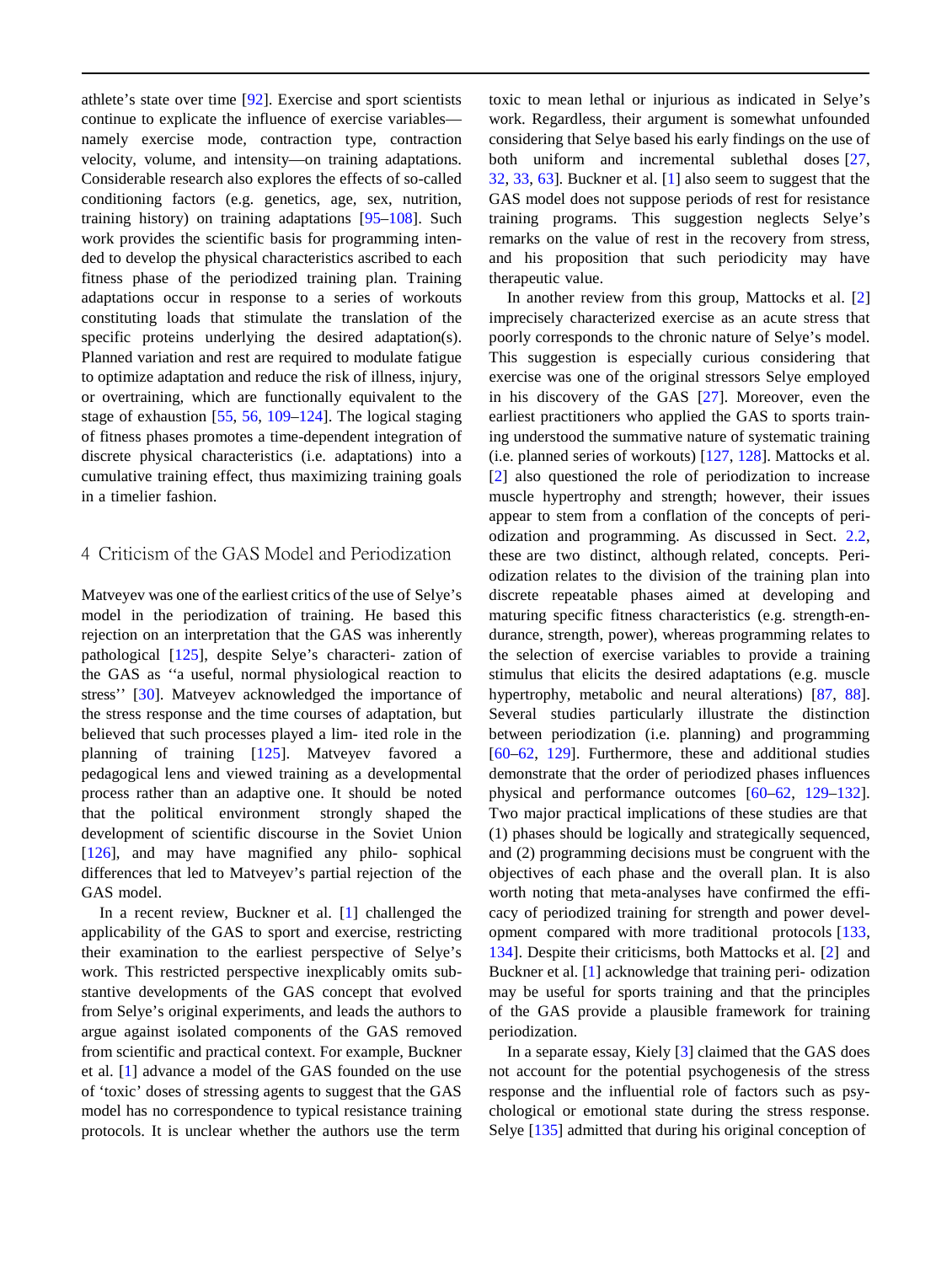the stress concept in 1936 he ''gave little thought to its psychological or sociological implications for [he] saw stress as a purely physiological and medical phenomenon''. However, Selye came to consider these additional factors and their relationship to stress response over the course of his work [\[25,](#page-8-0) [26,](#page-8-13) [30,](#page-8-16) [31,](#page-9-0) [67,](#page-9-26) [136](#page-11-12)[–138\]](#page-11-13). Furthermore, Selye grew to recognize that stress research would continue in biology and medicine ''alongside the study of psychology and sociology'' [\[135\]](#page-11-11). Nevertheless, the fact remains that disturbance to the state of an organism is the driving force for biological adaptation, which is the central thesis of the GAS model and the primary basis for its application to the athlete's training process.

## 5 The GAS and Periodization in the Twenty-First Century

The GAS model provides a mechanistic framework for contextualizing adaptation within a periodized training model. Practitioners thus attempt to construct a plan to direct adaptation in accordance with the competitive schedule. Kiely [\[139\]](#page-11-14) highlighted that such planning assumes the predictability of adaptation and the ability to forecast appropriate training. Kiely [\[139\]](#page-11-14) cautioned that the 'mechanistic logic' underpinning traditional periodization leads to prescriptive planning that fails to accommodate the apparent variability of individual responses. He suggested that training should be an emergent process that is responsive to the ongoing changes of a complex system identified through assessment and monitoring [\[139\]](#page-11-14). However, the implication that the practice of periodization involves strict adherence to immutable planning is inaccurate on several levels. Namely, it confuses, at least partially, periodization paradigms with programming. Although, once planned, fitness phases and other respective timelines are largely static, it is the programming that 'drives' these phases. Indeed, the programming can be quite static, such as has been used in some research para- digms, or it can be quite dynamic. As an example, many studies use repetition maximum (RM) zones as part of their programming. RM zones inevitably require one or more sets to proceed to failure, thus always producing a relative maximum effort, regardless of the set and repetition scheme. Other authors and researchers use a more fluid process by prescribing loads based on percentages contingent on the subject/athlete's readiness [\[16,](#page-8-19) [140\]](#page-11-15), and have also prescribed true heavy and light days [\[87,](#page-10-8) [88,](#page-10-9) [93\]](#page-10-0).

Fluid programming also takes into consideration the athlete's relative state of preparedness for a given session by prescribing training ranges (based on percentages). Thus, if there is some indication that an athlete is below par, potentially through subjective feedback [\[141](#page-11-16)[–143\]](#page-11-17) or

measuring physical or physiological parameters [\[144–](#page-11-18)[146\]](#page-11-19), adjustments can be made in the loading for that (or subsequent) training session(s). In addition, true heavy and light days and recovery or unload weeks are often built into the programming, which may allow not only fatigue recovery but also additional adaptation when coupled with planned overreaching or intensification paradigms [\[17,](#page-8-17) [57,](#page-9-27) [58,](#page-9-5) [86](#page-10-7)[–88,](#page-10-9) [90,](#page-10-11) [147–](#page-11-3)[149\]](#page-11-20). Furthermore, if the periodization and programming are carefully integrated into an annual plan, the plan always includes a monitoring process.

Although many theorists and practitioners have advocated, and implemented, various methods of scientific monitoring to inform the training process [\[86,](#page-10-7) [93,](#page-10-0) [141,](#page-11-16) [142,](#page-11-21) [144–](#page-11-18)[146,](#page-11-19) [150–](#page-11-22)[153\]](#page-11-23), DeWeese et al. [\[154\]](#page-11-8) noted that formal definitions of periodization embodied regimented plans that excluded ongoing monitoring. Advancements in science and technology have created a wellspring of information that enables coaches to make dynamic, evidence-based decisions to optimize training. Therefore, DeWeese et al. [\[154\]](#page-11-8) proposed a revised definition of periodization that incorporates ongoing monitoring to permit an individualized and responsive training process. In this way, the concept of periodization has been updated to better reflect the reality of sport performance training in the twenty-first century. In practice, the inclusion of a monitoring process reaffirms the foundation of periodization on the GAS to model individual responses to training, thereby enabling coaches to validate and optimize the training process.

### 6 Conclusions

GAS is widely considered as the basis for modern periodization [\[6,](#page-8-3) [155\]](#page-11-24). Advances in the scientific understanding of stress and adaptation, as well as technology, have led some authors to question the validity of both the GAS and periodization. Within this context, many have recognized the need to update the definition of periodization to reflect such advancements [\[86,](#page-10-7) [150,](#page-11-22) [154\]](#page-11-8). Thus, this modernized definition of periodization emphasizes the importance of scientifically driven practice and evidence-based decision making that considers the individual. Selye repeatedly addressed controversy [\[136\]](#page-11-12) and misconceptions [\[31\]](#page-9-0) regarding the GAS. Given Selye's continual work to clarify the GAS and its related concepts, it is not surprising that occasional clarification is necessary to address similar issues in the specific application of the GAS to sport performance training.

While it is reasonable to critically evaluate any paradigm, critics of the GAS have not dismantled the link between stress and adaptation, which is the crux of the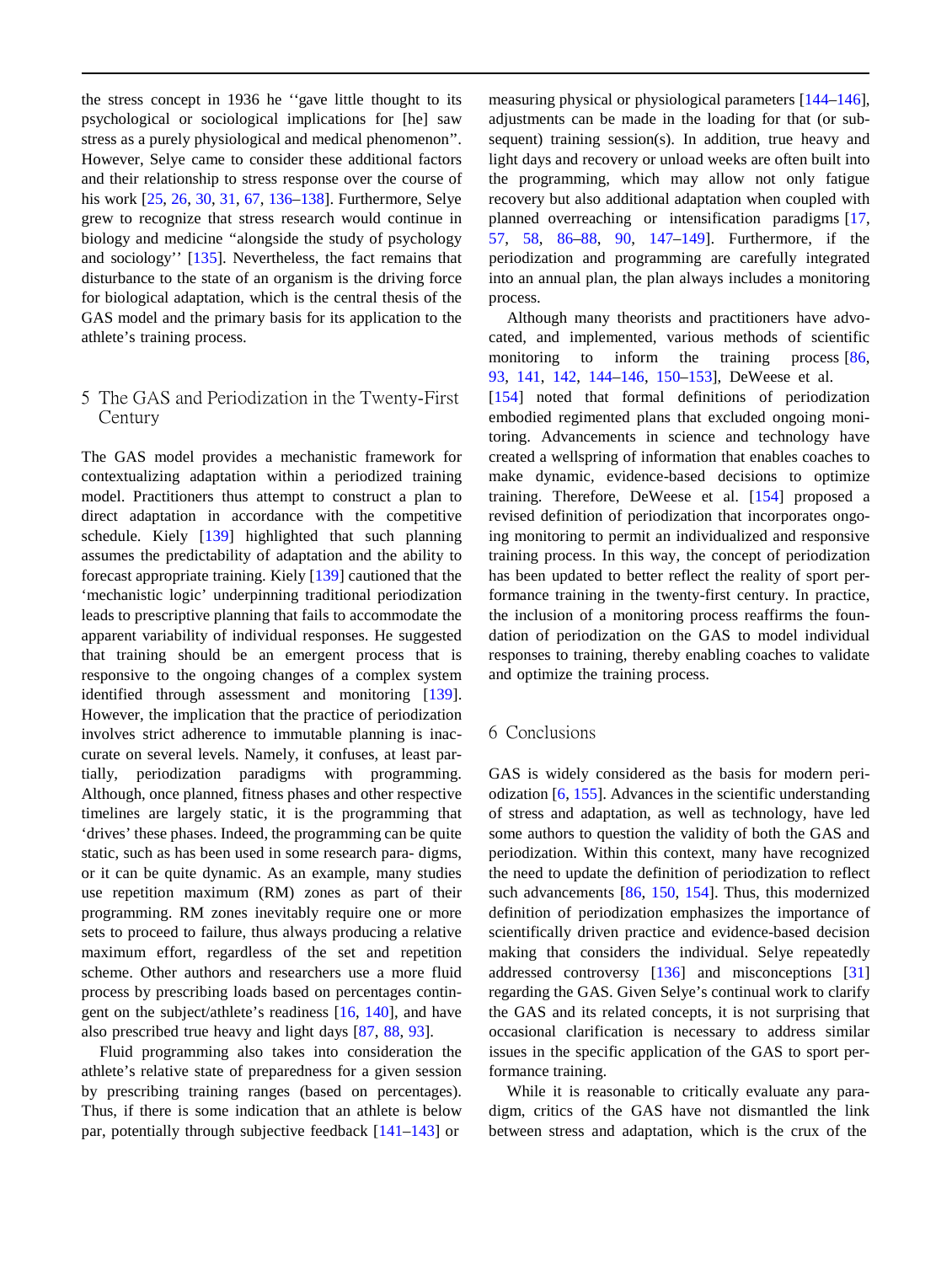<span id="page-8-5"></span><span id="page-8-4"></span><span id="page-8-3"></span><span id="page-8-2"></span>GAS model and the primary basis for its application to sports training. Additionally, they fail to offer alternative models to explain the process of adaptation. The authors of the current review recognize that the GAS does not account for all reactions or processes related to stress. However, no model is complete or fully accurate. Nevertheless, notable reviews have related the GAS directly to the bio- logical and physiological responses and adaptations to exercise [\[34,](#page-9-3) [35\]](#page-9-4), and many theorists have detailed the conceptual application of the GAS to training [\[40,](#page-9-8) [127,](#page-11-5) [128,](#page-11-6) [156\]](#page-11-25). Many other models regarding the training process are complementary to, rather than incompatible with, the GAS [\[38\]](#page-9-6). For example, the fitness– fatigue paradigm does not consider the mechanisms of adaptation. Rather, it depicts an athlete's state of pre- paredness and ability to express his or her current level of adapted motor potential as a function of the levels of fitness and fatigue resulting from training.

<span id="page-8-19"></span><span id="page-8-17"></span><span id="page-8-11"></span>Despite its imprecisions, the GAS has proven to be an instructive framework for understanding the mechanistic process of providing a training stimulus to induce specific adaptations that result in functional enhancements. This framework can guide coaches in the planning of the training process and the selection of programming tactics that aid in the execution of the plan. However, additional research is necessary to further elucidate the precise application of the GAS model to sports training, as well as to refine the practices of periodization and programming. Furthermore, it is incumbent upon the coach to maintain current scientific knowledge to ensure sound practice, and to adjust the programming based on individual responses to optimize the training process.

#### Compliance with Ethical Standards

Funding No sources of funding were used to assist in the preparation of this article.

<span id="page-8-12"></span>Conflict of interest Aaron Cunanan, Brad DeWeese, John Wagle, Kevin Carroll, Robert Sausaman, W. Guy Hornsby III, G. Gregory Haff, N. Travis Triplett, Kyle Pierce, and Michael Stone declare that they have no conflicts of interest relevant to the content of this review.

#### <span id="page-8-0"></span>References

- <span id="page-8-18"></span><span id="page-8-14"></span><span id="page-8-13"></span>1. Buckner SL, Mouser JG, Dankel SJ, Jessee MB, Mattocks KT, Loenneke JP. The general adaptation syndrome: potential misapplications to resistance exercise. J Sci Med Sport. 2017;20(11):1015–7.
- <span id="page-8-15"></span><span id="page-8-1"></span>2. Mattocks KT, Dankel SJ, Buckner SL, Jessee MB, Counts BR, Mouser JG, et al. Periodization: what is it good for? J Trainol.  $2016:5(1):6-12.$
- <span id="page-8-16"></span>3. Kiely J. A new understanding of stress and the implications of our cultural training paradigm. New Stud Athl. 2016;30(3):27– 35.
- 4. Green WA. Periodizing world history. Hist Theory. 1995;34(2)99–111.
- 5. Philostratus. Heroicus. Gymnasticus. Discourses 1 and 2. London: Harvard University Press; 2014.
- 6. Haff GG. Roundtable discussion: periodization of training—part 1. Strength Cond J. 2004;26(1):50–69.
- <span id="page-8-6"></span>7. Drees L. Olympia: gods, artists, and athletes. New York: Praeger; 1968.
- <span id="page-8-7"></span>8. Gardiner EN. Athletics in the ancient world. London: Oxford University Press; 1930.
- 9. Kotov B. Olympic sport. Guidelines for track and field. Sankt Petersburg: Majtov Publisher; 1916.
- <span id="page-8-8"></span>10. Grantyn K. Methodology of physical education. Moscow: FiS Publisher; 1939 (in Russian).
- <span id="page-8-10"></span><span id="page-8-9"></span>11. Pihkala L. Specialization in track sports, what it is, and what it is not. Am Phys Educ Rev. 1913;18(3):154–9.
- 12. Matveyev L. Fundamentals of sports training. Moscow: Progress Publishers; 1981.
- 13. Maresh CM, Armstrong LE, Bergeron MF, Gabaree CL, Hoffman JR, Hannon DR, et al. Plasma cortisol and testosterone responses during a collegiate swim season. J Strength Cond Res. 1994;8(1):1–4.
- 14. McGuigan M. Monitoring training and performance in athletes. Champaign: Human Kinetics Publishers; 2017.
- 15. McGuigan MR, Egan AD, Foster C. Salivary cortisol responses and perceived exertion during high intensity and low intensity bouts of resistance exercise. J Sports Sci Med. 2004;3(1):8–15.
- 16. McGuigan MR, Foster C. A new approach to monitoring resistance training. Strength Cond J. 2004;26(6):42–7.
- 17. Bowen L, Gross AS, Gimpel M, Li F-X. Accumulated workloads and the acute: chronic workload ratio relate to injury risk in elite youth football players. Br J Sports Med. 2017;51(5):452–9.
- 18. Foster C. Monitoring training in athletes with reference to overtraining syndrome. Med Sci Sports Exerc. 1998;30:1164–8.
- 19. Fry AC, Kraemer WJ. Resistance exercise overtraining and overreaching. Sports Med. 1997;23(2):106–29.
- 20. Nieman D. Exercise immunology: future directions for research relatedto athletes, nutrition, and the elderly. Int J Sports Med. 2000;21(Suppl 1):61–8.
- 21. Schwellnus M, Soligard T, Alonso J-M, Bahr R, Clarsen B, Dijkstra HP, et al. How much is too much? (Part 2) International Olympic Committee consensus statement on load in sport and risk of illness. Br J Sports Med. 2016;50(17):1043–52.
- 22. Smith LL. Overtraining, excessive exercise, and altered immunity. Sports Med. 2003;33(5):347–64.
- 23. Soligard T, Schwellnus M, Alonso J-M, Bahr R, Clarsen B, Dijkstra HP, et al. How much is too much? (Part 1) International Olympic Committee consensus statement on load in sport and risk of injury. Br J Sports Med. 2016;50(17):1030–41.
- 24. Stone M, Keith R, Kearney J, Fleck S, Wilson G, Triplett N. Overtraining: a review of the signs, symptoms and possible causes. J Strength Cond Res. 1991;5(1):35–50.
- 25. Selye H. The general-adaptation-syndrome. Annu Rev Med. 1951;2(1):327–42.
- 26. Selye H. Stress: eustress, distress, and human perspectives. In: Day SB, editor. Life Stress. New York: Van Nostrand Reinhold; 1982. pp. 3–13.
- 27. Selye H. A syndrome produced by diverse nocuous agents. Nature. 1936;138(3479):32.
- 28. Selye H. The alarm reaction and the diseases of adaptation. Ann Intern Med. 1948;29(3):403–15.
- 29. Selye H. The general adaptation syndrome and the diseases of adaptation. J Clin Endocrinol Metab. 1946;6(2):117–230.
- 30. Selye H. Stress and the general adaptation syndrome. BMJ. 1950;1(4667):1383–92.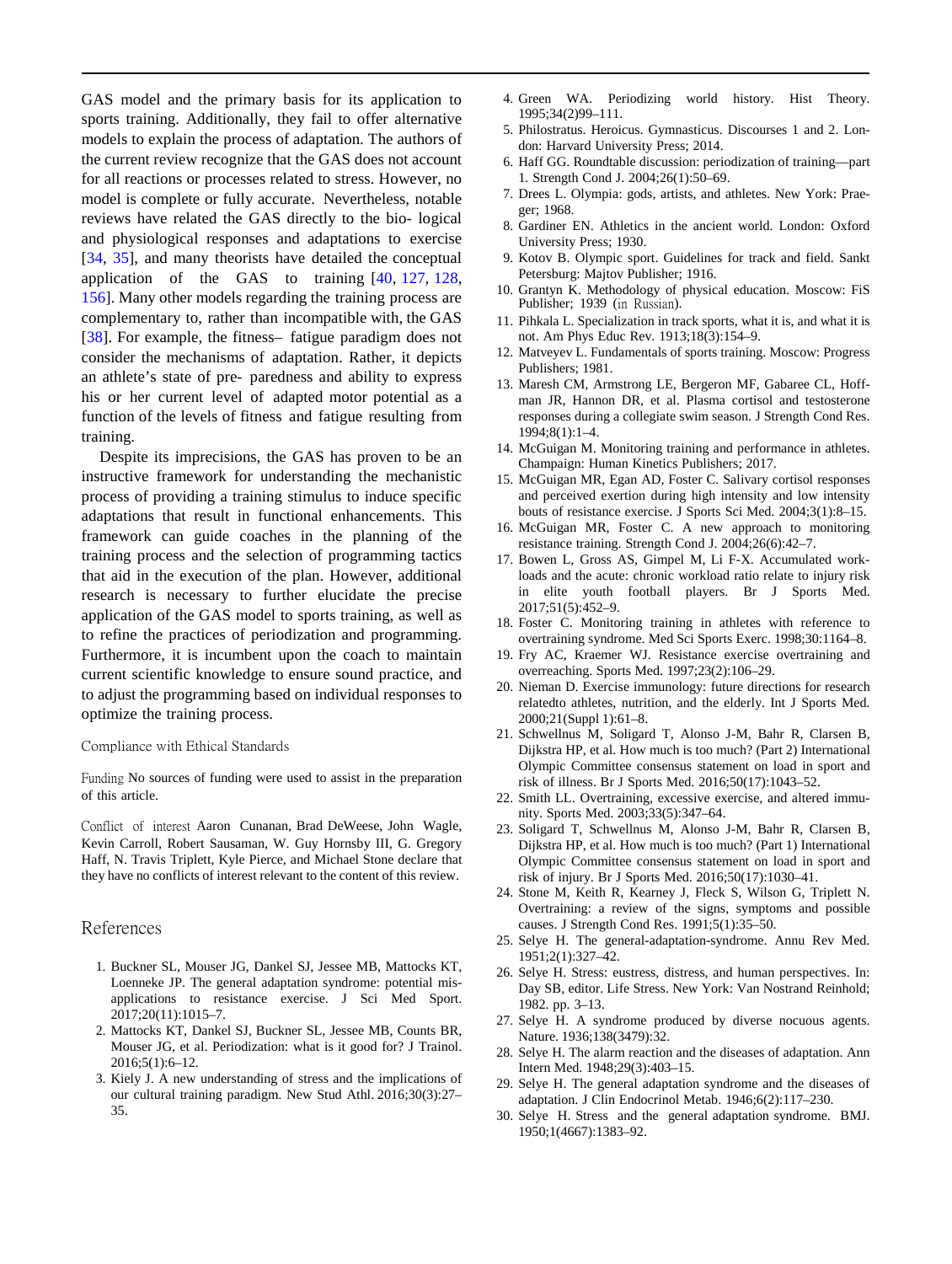- <span id="page-9-1"></span><span id="page-9-0"></span>31. Selye H. Forty years of stress research: principal remaining problems and misconceptions. Can Med Assoc J. 1976;115(1):53–6.
- <span id="page-9-19"></span>32. Selye H. The alarm reaction. Can Med Assoc J. 1936;34(6):706.
- <span id="page-9-27"></span><span id="page-9-3"></span>33. Selye H. Studies on adaptation. Endocrinology. 1937;21(2):169–88.
- <span id="page-9-4"></span>34. Viru A. The mechanism of training effects: a hypothesis. Int J Sports Med. 1984;5(05):219–27.
- <span id="page-9-2"></span>35. Viru A. Mechanism of general adaptation. Med Hypotheses. 1992;38(4):296–300.
- <span id="page-9-5"></span>36. Seyle H. Further evidence in support of the alarm reaction theory of adrenal insufficiency. Am J Physiol. 1937;119:400–1.
- <span id="page-9-6"></span>37. Yakovlev NN. Sports biochemistry. Leipzig: Deutsche Hochschule für Korperkultur; 1967.
- <span id="page-9-7"></span>38. Chiu LZF, Barnes JL. The fitness-fatigue model revisited: implications for planning short- and long-term training. Strength Cond J. 2003;25(6):42–51.
- <span id="page-9-8"></span>39. Morton R, Fitz-Clarke J, Banister E. Modeling human performance in running. J Appl Physiol. 1990;69(3):1171–7.
- <span id="page-9-9"></span>40. Garhammer J. Periodization of strength training for athletes. Track Tech. 1979;73:2398–9.
- 41. Bishop D. Warm up II: performance changes following active warm up and how to structure the warm up. Sports Med. 2003;33(7):483–98.
- 42. Bishop D. Warm up I: potential mechanisms and the effects of passive warm up on exercise performance. Sports Med. 2003;33(6):439–54.
- <span id="page-9-17"></span>43. Chiu LZ, Fry AC, Weiss LW, Schilling BK, Brown LE, Smith SL. Postactivation potentiation response in athletic and recreationally trained individuals. J Strength Cond Res. 2003;17(4):671–7.
- <span id="page-9-18"></span>44. DeRenne C. Effects of postactivation potentiation warm-up in male and female sport performances: a brief review. Strength Cond J. 2010;32(6):58–64.
- <span id="page-9-20"></span>45. Fradkin AJ, Zazryn TR, Smoliga JM. Effects of warming-up on physical performance: a systematic review with meta-analysis. J Strength Cond Res. 2010;24(1):140–8.
- <span id="page-9-21"></span>46. Hodgson M, Docherty D, Robbins D. Post-activation potentiation. Sports Med. 2005;35(7):585–95.
- <span id="page-9-22"></span><span id="page-9-11"></span>47. Yamaguchi T, Ishii K. An optimal protocol for dynamic stretching to improve explosive performance. J Phys Fit Sports Med. 2014;3(1):121–9.
- <span id="page-9-26"></span><span id="page-9-23"></span><span id="page-9-12"></span>48. Suchomel TJ, Sato K, DeWeese BH, Ebben WP, Stone MH. Potentiation following ballistic and nonballistic complexes: the effect of strength level. J Strength Cond Res. 2016;30(7):1825– 33.
- <span id="page-9-24"></span><span id="page-9-10"></span>49. Suchomel TJ, Sato K, DeWeese BH, Ebben WP, Stone MH. Potentiation effects of half-squats performed in a ballistic or nonballistic manner. J Strength Cond Res. 2016;30(6):1652–60.
- <span id="page-9-13"></span>50. Dolan M, Sevene TG, Berninig J, Harris C, Climstein M, Adams KJ, et al. Post-activation potentiation and the shot put throw. Int J Sports Sci. 2017;7(4):170–6.
- <span id="page-9-14"></span>51. Sale DG. Postactivation potentiation: role in human performance. Exerc Sport Sci Rev. 2002;30(3):138–43.
- <span id="page-9-16"></span>52. Suchomel TJ, Lamont HS, Moir GL. Understanding vertical jump potentiation: a deterministic model. Sports Med. 2016;46(6):809–28.
- <span id="page-9-15"></span>53. Suchomel TJ, Sato K, DeWeese BH, Ebben WP, Stone MH. Relationships between potentiation effects after ballistic halfsquats and bilateral symmetry. Int J Sports Physiol Perform. 2016;11(4):448–54.
- <span id="page-9-25"></span>54. Robbins DW. Postactivation potentiation and its practical applicability: a brief review. J Strength Cond Res. 2005;19(2):453–8.
- 55. Minetti AE. On the mechanical power of joint extensions as affected by the change in muscle force (or cross-sectional area), ceteris paribus. Eur J Appl Physiol. 2002;86(4):363–9.
- 56. Zamparo P, Minetti A, Di Prampero P. Interplay among the changes of muscle strength, cross-sectional area and maximal explosive power: theory and facts. Eur J Appl Physiol. 2002;88(3):193–202.
- 57. Bazyler CD, Mizuguchi S, Harrison AP, Sato K, Kavanaugh AA, DeWeese BH, et al. Changes in muscle architecture, explosive ability, and track and field throwing performance throughout a competitive season and after a taper. J Strength Cond Res. 2017;31(10):2785–93.
- 58. Bazyler CD, Mizuguchi S, Kavanaugh AA, McMahon JJ, Comfort P, Stone MH. Returners exhibit greater jumping performance improvements during a peaking phase compared to new players on a volleyball team. Int J Sports Physiol Perform. 2017. [https://doi.org/10.1123/ijspp.2017-0474.](http://dx.doi.org/10.1123/ijspp.2017-0474)
- 59. Painter KB, Haff GG, Ramsey MW, McBride J, Triplett T, Sands WA, et al. Strength gains: block versus daily undulating periodization weight training among track and field athletes. Int J Sports Physiol Perform. 2012;7(2):161–9.
- 60. Arroyo-Toledo J, Clemente V, Gonza´lez-Rave J. The effects of ten weeks block and reverse periodization training on swimming performance and body composition of moderately trained female swimmers. J Swim Res. 2013;21:1.
- 61. Prestes J, De Lima C, Frollini AB, Donatto FF, Conte M. Comparison of linear and reverse linear periodization effects on maximal strength and body composition. J Strength Cond Res. 2009;23(1):266–74.
- 62. Rhea MR, Phillips WT, Burkett LN, Stone WJ, Ball SD, Alvar BA, et al. A comparison of linear and daily undulating periodized programs with equated volume and intensity for local muscular endurance. J Strength Cond Res. 2003;17(1):82–7.
- 63. Selye H. Experimental evidence supporting the conception of ''adaptation energy''. Am J Physiol. 1938;123:758–65.
- 64. Meerson F. Intensity of function of structures of the differentiated cell as a determinant of activity of its genetic apparatus. Nature. 1965;206(4983):483–4.
- 65. Egan B, Zierath JR. Exercise metabolism and the molecular regulation of skeletal muscle adaptation. Cell Metab. 2013;17(2):162–84.
- 66. Selye H, Maclean A. Prevention of gastric ulcer formation during the alarm reaction. Am J Dig Dis. 1944;11(10):319–22.
- 67. Selye H, Fortier C. Adaptive reaction to stress. Psychosom Med. 1950;12(3):149–57.
- 68. Selye H, Stone H. Influence of the diet upon the nephrosclerosis, periarteritis nodosa and cardiac lesions produced by the ''endocrine kidney''. Endocrinology. 1948;43(1):21–9.
- 69. Laplante M, Sabatini DM. Mtor signaling at a glance. J Cell Sci. 2009;122(20):3589–94.
- 70. Ogasawara R, Kobayashi K, Tsutaki A, Lee K, Abe T, Fujita S, et al. Mtor signaling response to resistance exercise is altered by chronic resistance training and detraining in skeletal muscle. J Appl Physiol. 2013;114(7):934–40.
- 71. Stupka N, Tarnopolsky MA, Yardley N, Phillips SM. Cellular adaptation to repeated eccentric exercise-induced muscle damage. J Appl Physiol. 2001;91(4):1669–78.
- 72. Beaton LJ, Tarnopolsky MA, Phillips SM. Contraction-induced muscle damage in humans following calcium channel blocker administration. J Physiol. 2002;544(3):849–59.
- 73. MacIntyre D, Reid WD, Lyster D, Szasz I, McKenzie D. Presence of wbc, decreased strength, and delayed soreness in muscle after eccentric exercise. J Appl Physiol. 1996;80(3):1006–13.
- 74. MacIntyre DL, Reid WD, Lyster DM, McKenzie DC. Different effects of strenuous eccentric exercise on the accumulation of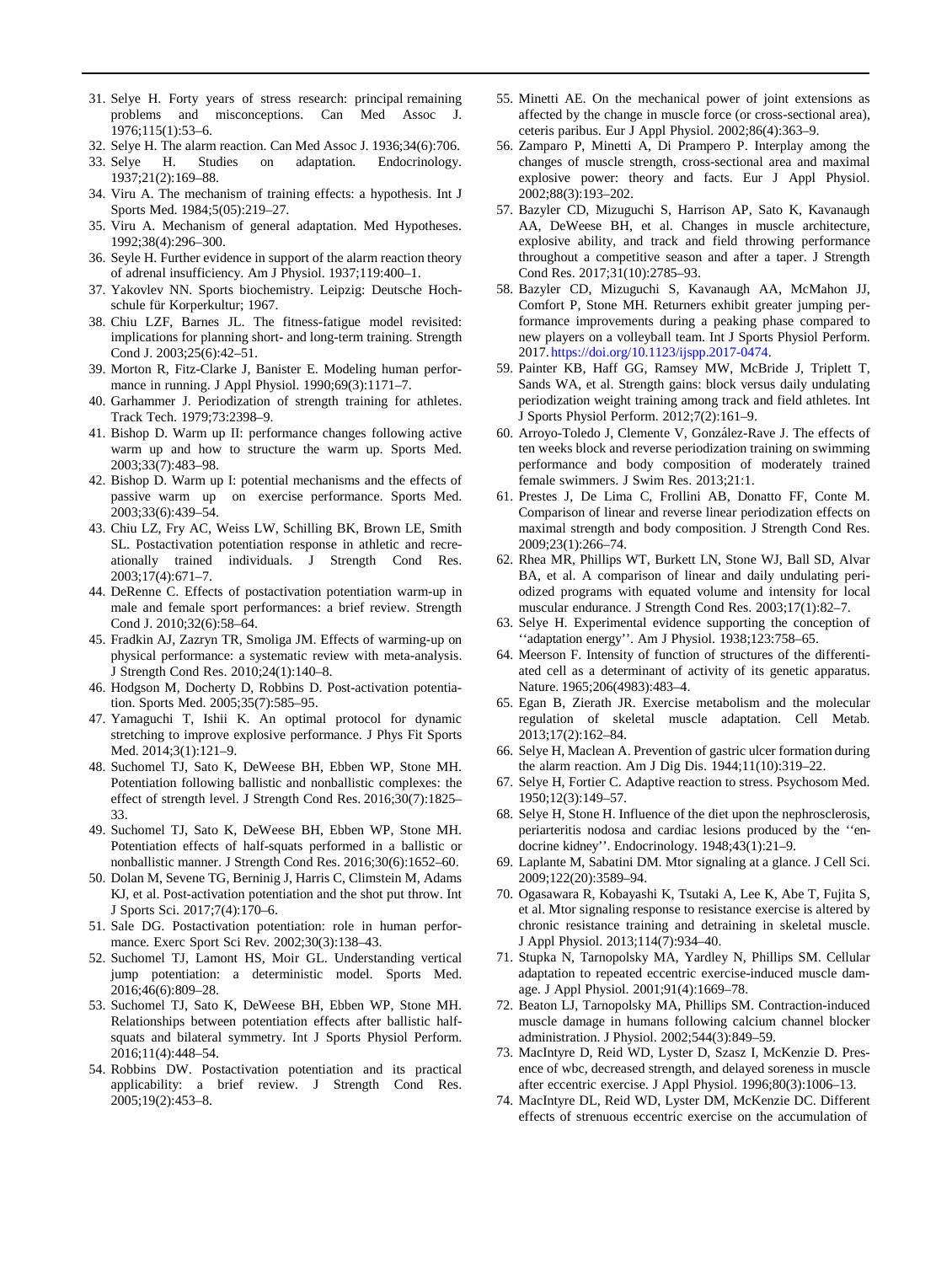<span id="page-10-1"></span>neutrophils in muscle in women and men. Eur J Appl Physiol. 2000;81(1):47–53.

- <span id="page-10-2"></span>75. Prestes J, Shiguemoto G, Botero JP, Frollini A, Dias R, Leite R, et al. Effects of resistance training on resistin, leptin, cytokines, and muscle force in elderly post-menopausal women. J Sports Sci. 2009;27(14):1607-15.
- <span id="page-10-3"></span>76. Izquierdo M, Ibañez J, Calbet JA, Navarro-Amezqueta I, González-Izal M, Idoate F, et al. Cytokine and hormone responses to resistance training. Eur J Appl Physiol. 2009;107(4):397.
- 77. Carroll TJ, Riek S, Carson RG. Neural adaptations to resistance training. Sports Med. 2001;31(12):829–40.
- 78. Falvo MJ, Sirevaag EJ, Rohrbaugh JW, Earhart GM. Resistance training induces supraspinal adaptations: evidence from movement-related cortical potentials. Eur J Appl Physiol. 2010;109(5):923–33.
- <span id="page-10-5"></span>79. Griffin L, Cafarelli E. Resistance training: cortical, spinal, and motor unit adaptations. Can J Appl Physiol. 2005;30(3):328–40.
- <span id="page-10-4"></span>80. Aagaard P, Simonsen E, Andersen J, Magnusson S, Halkjaer-Kristensen J, Dyhre-Poulsen P. Neural inhibition during maximal eccentric and concentric quadriceps contraction: effects of resistance training. J Appl Physiol. 2000;89(6):2249–57.
- <span id="page-10-6"></span>81. Chen TC. Effects of a second bout of maximal eccentric exercise on muscle damage and electromyographic activity. Eur J Appl Physiol. 2003;89(2):115–21.
- 82. Aagaard P. Training-induced changes in neural function. Exerc Sport Sci Rev. 2003;31(2):61–7.
- 83. Aagaard P, Simonsen EB, Andersen JL, Magnusson P, Dyhre-Poulsen P. Increased rate of force development and neural drive of human skeletal muscle following resistance training. J Appl Physiol. 2002;93(4):1318–26.
- 84. Moritani T. Neuromuscular adaptations during the acquisition of muscle strength, power and motor tasks. J Biomech. 1993;26:95–107.
- <span id="page-10-7"></span>85. Sale DG. Neural adaptation to resistance training. Med Sci Sports Exerc. 1988;20(5 Suppl):S135–45.
- <span id="page-10-8"></span>86. Plisk SS, Stone MH. Periodization strategies. Strength Cond J. 2003;25(6):19–37.
- <span id="page-10-9"></span>87. DeWeese BH, Hornsby G, Stone M, Stone MH. The training process: planning for strength–power training in track and field. Part 1: theoretical aspects. J Sport Health Sci. 2015;4(4):308–17.
- <span id="page-10-15"></span><span id="page-10-10"></span>88. DeWeese BH, Hornsby G, Stone M, Stone MH. The training process: planning for strength–power training in track and field. Part 2: practical and applied aspects. J Sport Health Sci. 2015;4(4):318–24.
- <span id="page-10-11"></span>89. Bergeron MF, Mountjoy M, Armstrong N, Chia M, Côté J, Emery CA, et al. International Olympic Committee consensus statement on youth athletic development. Br J Sports Med. 2015;49(13):843–51.
- 90. Hulin BT, Gabbett TJ, Caputi P, Lawson DW, Sampson JA. Low chronic workload and the acute: chronic workload ratio are more predictive of injury than between-match recovery time: a two-season prospective cohort study in elite rugby league players. Br J Sports Med. 2016. [https://doi.org/10.1136/bjsports-](http://dx.doi.org/10.1136/bjsports-2015-095364)[2015-095364.](http://dx.doi.org/10.1136/bjsports-2015-095364)
- <span id="page-10-13"></span><span id="page-10-12"></span>91. Stone MH, O'Bryant HS, Schilling BK, Johnson RI, Pierce KC, Haff GG, et al. Periodization: effects of manipulating volume and intensity. Part 1. Strength Cond J. 1999;21(2):56–62.
- <span id="page-10-0"></span>92. Verkhoshansky YV. Programming and organization of training. Livonia: Sportivny Press; 1988.
- <span id="page-10-14"></span>93. Stone MH, Stone M, Sands WA. Principles and practice of resistance training. Champaign: Human Kinetics Publishers; 2007.
- 94. Brown LE, Greenwood M. Periodization essentials and innovations in resistance training protocols. Strength Cond J. 2005;27(4):80–5.
- 95. Abe T, Brechue WF, Fujita S, Brown JB. Gender differences in ffm accumulation and architectural characteristics of muscle. Med Sci Sports Exerc. 1998;30:1066–70.
- 96. Hawley JA, Burke LM. Carbohydrate availability and training adaptation: effects on cell metabolism. Exerc Sport Sci Rev. 2010;38(4):152–60.
- 97. Jäger R, Kerksick CM, Campbell BI, Cribb PJ, Wells SD, Skwiat TM, et al. International society of sports nutrition posi- tion stand: protein and exercise. J Int Soc Sports Nutr. 2017;14(1):20.
- 98. Kerksick CM, Arent S, Schoenfeld BJ, Stout JR, Campbell B, Wilborn CD, et al. International society of sports nutrition position stand: nutrient timing. J Int Soc Sports Nutr. 2017;14(1):33.
- 99. Klissouras V. Heritability of adaptive variation. J Appl Physiol. 1971;31(3):338–44.
- 100. Kumar V, Selby A, Rankin D, Patel R, Atherton P, Hildebrandt W, et al. Age-related differences in the dose–response relationship of muscle protein synthesis to resistance exercise in young and old men. J Physiol. 2009;587(1):211–7.
- 101. Lippi G, Longo UG, Maffulli N. Genetics and sports. Br Med Bull. 2009;93(1):27–47.
- 102. Miller AEJ, MacDougall J, Tarnopolsky M, Sale D. Gender differences in strength and muscle fiber characteristics. Eur J Appl Physiol Occup Physiol. 1993;66(3):254–62.
- 103. Pimjan L. A study on ACE, ACTN<sub>3</sub>, and VDR genes polymorphism in Thai weightlifters. Walailak J Sci Tech. 2017. [https://doi.org/10.14456/vol15iss6pp%25p.](http://dx.doi.org/10.14456/vol15iss6pp%25p) [http://wjst.wu.ac.th/](http://wjst.wu.ac.th/index.php/wjst/article/view/3525) [index.php/wjst/article/view/3525.](http://wjst.wu.ac.th/index.php/wjst/article/view/3525)
- 104. Polderman TJ, Benyamin B, De Leeuw CA, Sullivan PF, Van Bochoven A, Visscher PM, et al. Meta-analysis of the heritability of human traits based on fifty years of twin studies. Nat Genet. 2015;47(7):702-9.
- 105. Schutte NM, Nederend I, Hudziak JJ, Bartels M, de Geus EJ. Twin-sibling study and meta-analysis on the heritability of maximal oxygen consumption. Physiol Genom. 2016;48(3):210–9.
- 106. Smiles WJ, Hawley JA, Camera DM. Effects of skeletal muscle energy availability on protein turnover responses to exercise. J Exp Biol. 2016;219(2):214–25.
- 107. Storey A, Smith HK. Unique aspects of competitive weightlifting. Sports Med. 2012;42(9):769–90.
- 108. Coffey VG, Hawley JA. Concurrent exercise training: do opposites distract? J Physiol. 2017;595(9):2883–96.
- 109. Anderson T, Kearney JT. Effects of three resistance training programs on muscular strength and absolute and relative endurance. Res Q Exerc Sport. 1982;53(1):1–7.
- 110. Cormie P, McCaulley GO, McBride JM. Power versus strengthpower jump squat training: influence on the load-power relationship. Med Sci Sports Exerc. 2007;39(6):996–1003.
- 111. Cushion EJ, Goodwin JE, Cleather DJ. Relative intensity influences the degree of correspondence of jump squats and push jerks to countermovement jumps. J Strength Cond Res. 2016;30(5):1255–64.
- 112. de Villarreal ES, Requena B, Izquierdo M, Gonzalez-Badillo JJ. Enhancing sprint and strength performance: combined versus maximal power, traditional heavy-resistance and plyometric training. J Sci Med Sport. 2013;16(2):146–50.
- 113. Faigenbaum AD, Westcott WL, Loud RL, Long C. The effects of different resistance training protocols on muscular strength and endurance development in children. Pediatrics. 1999;104(1):e5-e.
- 114. Farris D, Lichtwark G, Brown N, Cresswell A. Deconstructing the power resistance relationship for squats: a joint-level analysis. Scand J Med Sci Sports. 2016;26(7):774–81.